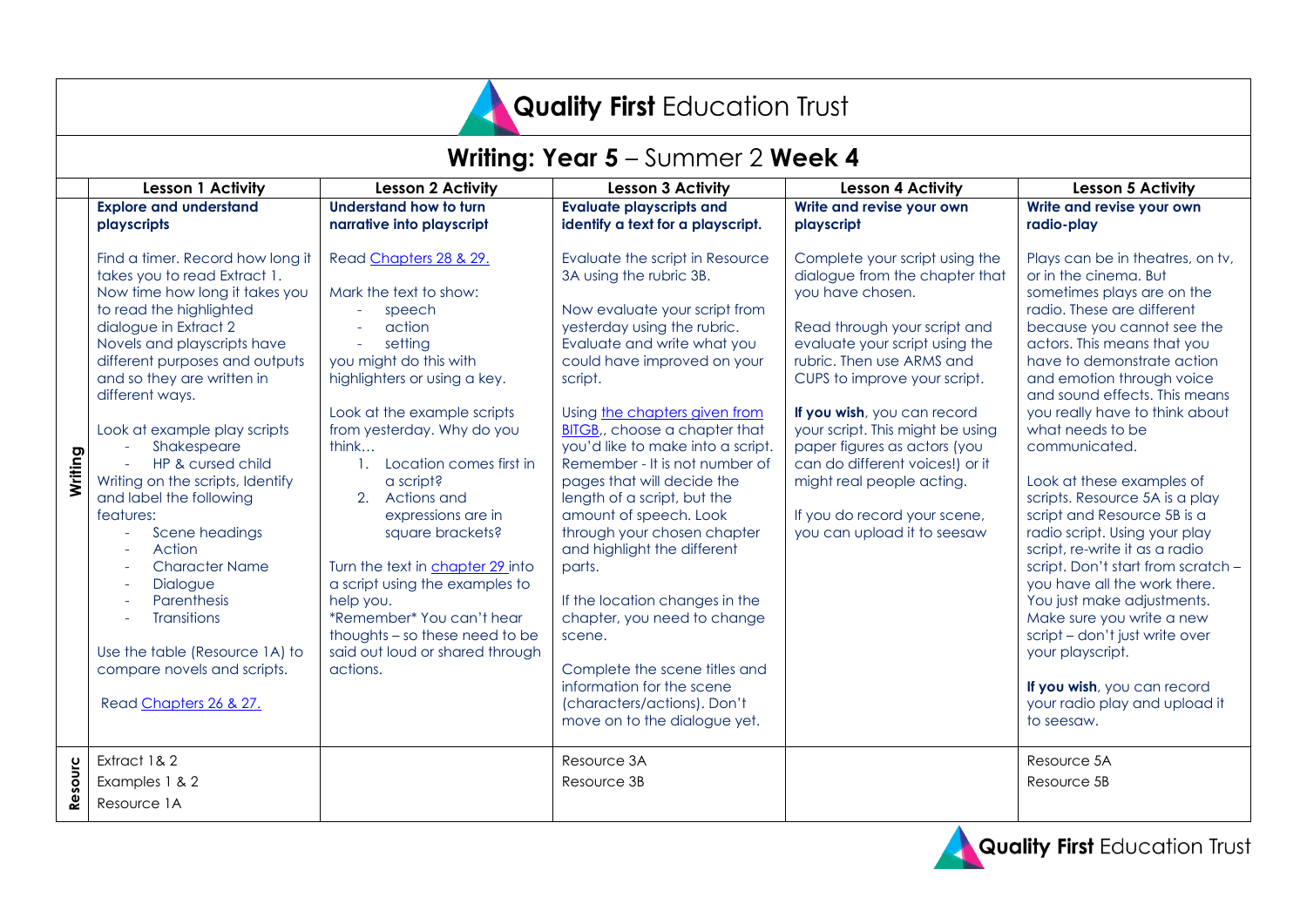| <b>Quality First Education Trust</b>                                                     |                                          |                            |                                                                                                                                                                                                                               |                                            |                                            |                                            |                                            |
|------------------------------------------------------------------------------------------|------------------------------------------|----------------------------|-------------------------------------------------------------------------------------------------------------------------------------------------------------------------------------------------------------------------------|--------------------------------------------|--------------------------------------------|--------------------------------------------|--------------------------------------------|
|                                                                                          | <b>Reading: Year 5 – Summer 2 Week 4</b> |                            |                                                                                                                                                                                                                               |                                            |                                            |                                            |                                            |
|                                                                                          |                                          |                            | Day 1 Activity                                                                                                                                                                                                                | Day 2 Activity                             | Day 3 Activity                             | Day 4 Activity                             | Day 5 Activity                             |
|                                                                                          | Whole                                    | class                      | Alice in Wonderland<br>Chapter 1                                                                                                                                                                                              | Alice in Wonderland<br><b>Chapter 2</b>    | Alice in Wonderland<br>Chapter 3           | Alice in Wonderland<br>Chapter 4           | Alice in Wonderland<br><b>Chapter 5</b>    |
|                                                                                          | Independent                              | $\ast$                     | The Village that<br>almost vanished                                                                                                                                                                                           | <b>The Village that</b><br>almost vanished | The Village that<br>almost vanished        | The Village that<br>almost vanished        | The Village that<br>almost vanished        |
| Reading                                                                                  |                                          | $\ast$<br>$\ast$           | <b>Windsurfing Winner</b><br>(Jake Maddox)                                                                                                                                                                                    | <b>Windsurfing Winner</b><br>(Jake Maddox) | <b>Windsurfing Winner</b><br>(Jake Maddox) | <b>Windsurfing Winner</b><br>(Jake Maddox) | <b>Windsurfing Winner</b><br>(Jake Maddox) |
|                                                                                          |                                          | $\ast$<br>$\ast$<br>$\ast$ | The case of the<br>missing arctic fox                                                                                                                                                                                         | The case of the<br>missing arctic fox      | The case of the<br>missing arctic fox      | The case of the<br>missing arctic fox      | The case of the<br>missing arctic fox      |
| <b>Spelling</b>                                                                          |                                          |                            | Practice these words this week using the spelling strategies below: measure, treasure, creature, adventure, television, division, revision<br>Challenge: Choose more words from the spelling list below to practice spelling. |                                            |                                            |                                            |                                            |
| See below for: Resource Day 2A, Resource Day 3A, Resource Day 5A and Spelling Resources. |                                          |                            |                                                                                                                                                                                                                               |                                            |                                            |                                            |                                            |

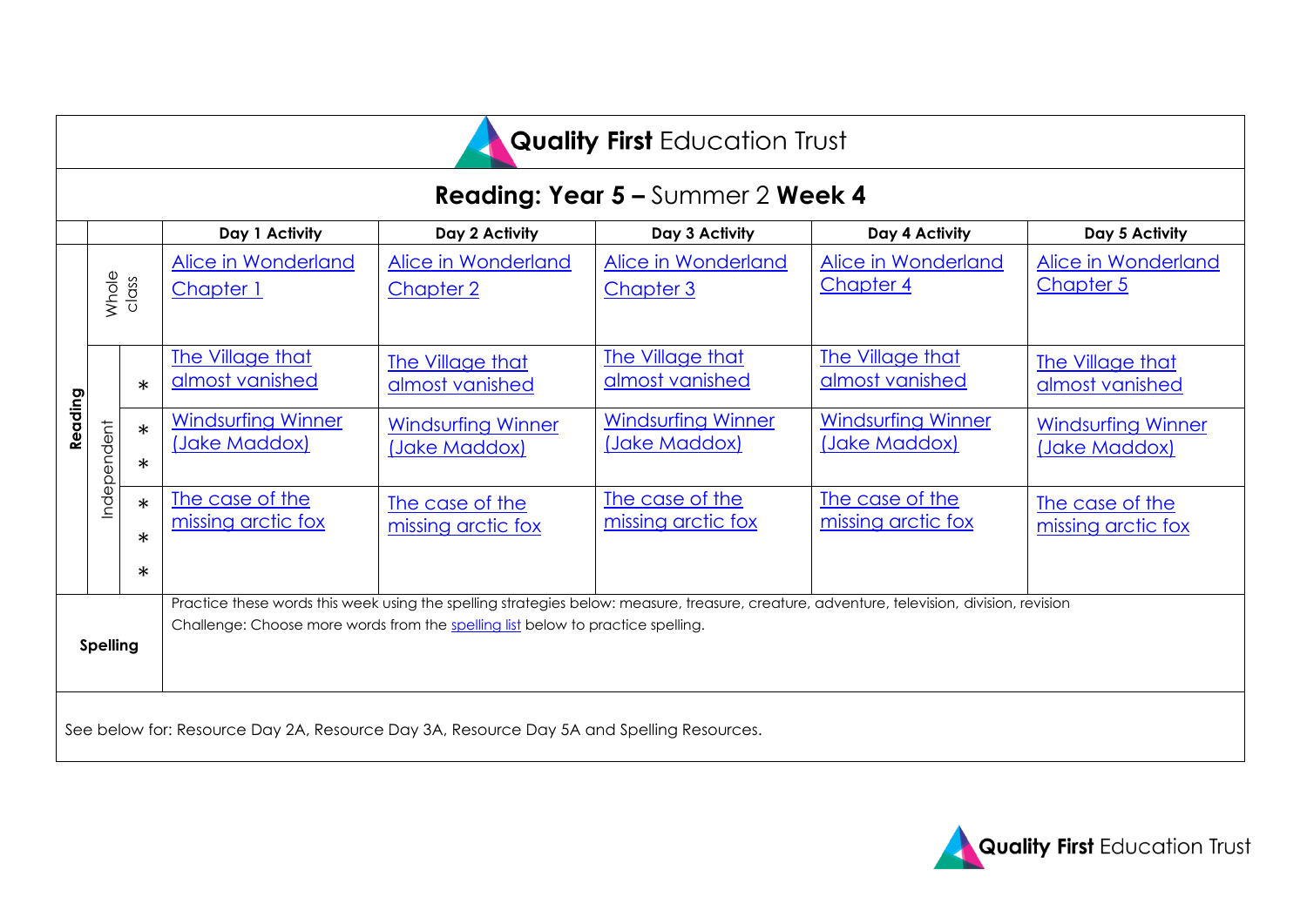# $-$  CHAPTER ONE  $-$

# The Worst Birthday

Not for the first time, an argument had broken out over breakfast at number four, Privet Drive. Mr Vernon Dursley had been woken in the early hours of the morning by a loud, hooting noise from his nephew Harry's room.

'Third time this week!' he roared across the table. 'If you can't control that owl, it'll have to go!'

Harry tried, yet again, to explain.

'She's bored,' he said. 'She's used to flying around outside. If I could just let her out at night ...'

'Do I look stupid?' snarled Uncle Vernon, a bit of fried egg dangling from his bushy moustache. 'I know what'll happen if that owl's let out.'

He exchanged dark looks with his wife, Petunia.

Harry tried to argue back but his words were drowned by a long, loud belch from the Dursleys' son, Dudley.

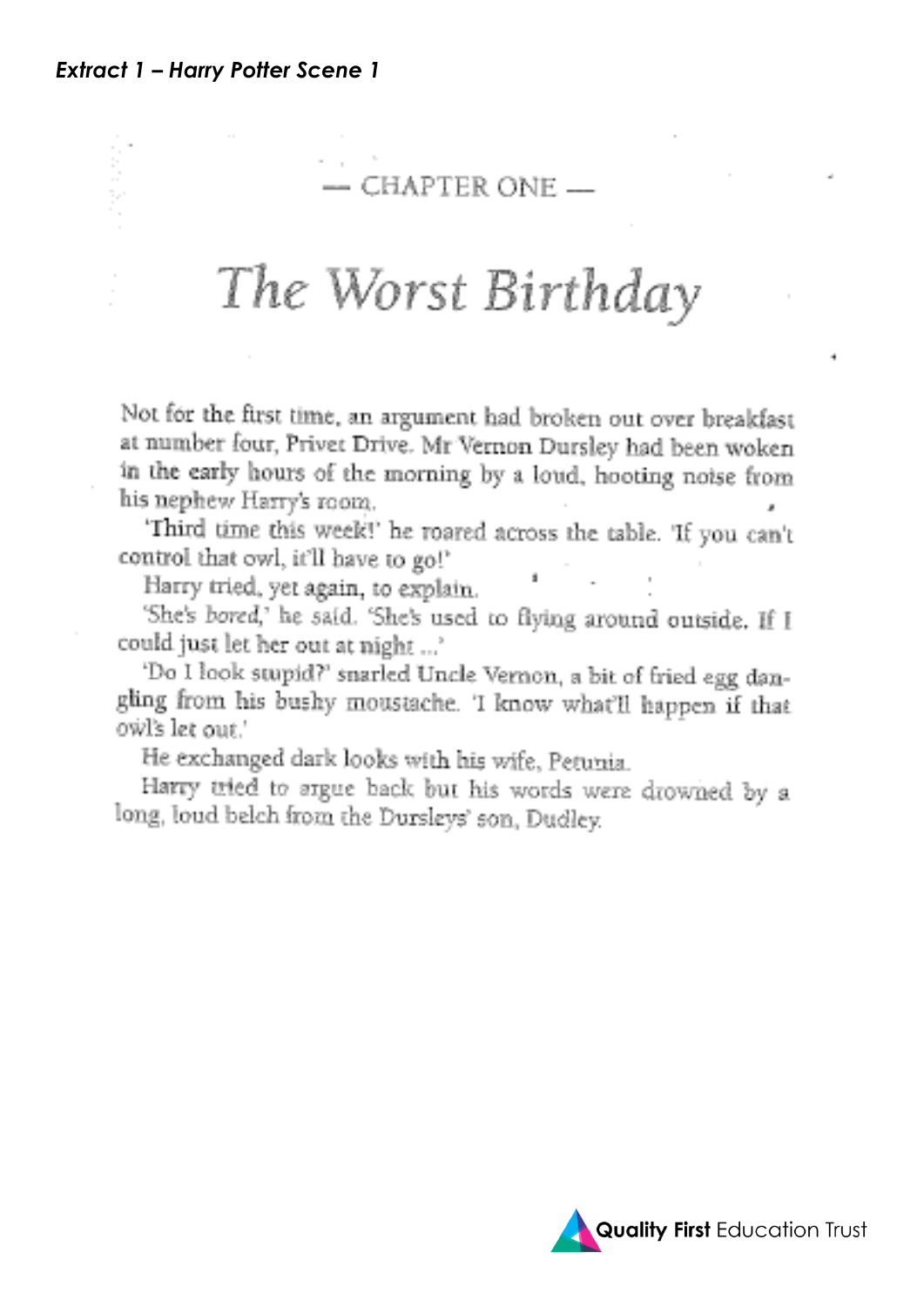#### **Extract 2 - Harry Potter Scene 1**

#### $\mathbf{1}$ EXT. PRIVET DRIVE - DAY

WIDE HELICOPTER SHOT. Privet Drive. CAMERA CRANES DOWN, DOWN, OVER the rooftops, FINDS the SECOND FLOOR WINDOW of NUMBER 4. HARRY POTTER sits in the window. - 16

#### $\mathfrak{D}$ **OMITTED**

#### INT. HARRY'S BEDROOM - DAY 3

 $3$ 

4

 $\mathbf{1}$ 

 $\overline{2}$ 

Harry pages through a SCRAPBOOK, stops on a MOVING PHOTO of Ron and Hermione. SQUAWX! Harry jumps. HEDWIG pecks at the LOCK slung through her cage door, then glowers at Harry.

| HARRY                                                                                                                                                         |  |
|---------------------------------------------------------------------------------------------------------------------------------------------------------------|--|
| I can't, Hedwig. I'm not allowed<br>to use magic outside of school.<br>Besides, if Uncle Vernon --<br>At the sound of the name, HEDWIG SQUAWKS again, LOUDER. |  |

| Har-ry Pot-ter!     |
|---------------------|
| HARRY               |
| Now you've done it. |

#### 4 INT. KITCHEN - DAY

While AUNT PETUNIA puts the finishing touches to a PUDDING of WHIPPED CREAM and SUGARED VIOLETS, UNCLE VERNON struggles with DUDLEY'S BOW TIE, all the while glowering at Harry.

#### UNCLE VERNON

I warned you. If you can't control that bloody bird, .it'll have to go.

#### HARRY

She's bored. If I could just let her out for an hour or two --

#### UNCLE VERNON

And have you sending secret messages to your freaky little friends? No, sir.

(CONTINUED)

**Quality First Education Trust**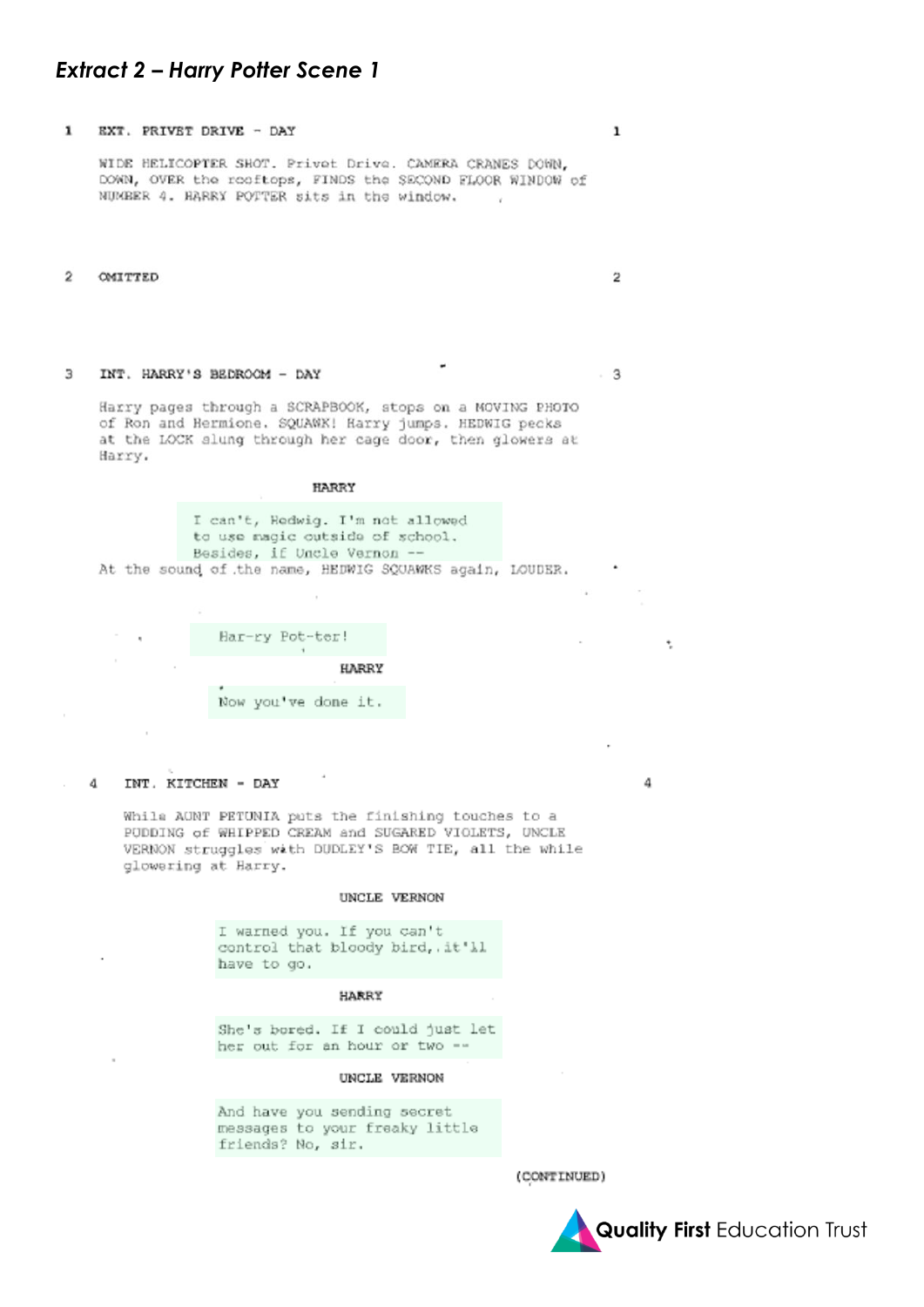### *Example 1: Shakespeare*

# *A Midsummer Night's Dream*

# *Act I, Scene 1*

# *Athens. The palace of THESEUS.*

*[Enter THESEUS, HIPPOLYTA, PHILOSTRATE, and Attendants]*

| <b>Theseus.</b> Now, fair Hippolyta, our nuptial hour<br>Draws on apace; four happy days bring in<br>Another moon: but, O, methinks, how slow<br>This old moon wanes! she lingers my desires,<br>Like to a step-dame or a dowager<br>Long withering out a young man revenue.                                                                                                                          | 5        |
|-------------------------------------------------------------------------------------------------------------------------------------------------------------------------------------------------------------------------------------------------------------------------------------------------------------------------------------------------------------------------------------------------------|----------|
| <b>Hippolyta.</b> Four days will quickly steep themselves in night;<br>Four nights will quickly dream away the time;<br>And then the moon, like to a silver bow<br>New-bent in heaven, shall behold the night<br>Of our solemnities.                                                                                                                                                                  | 10       |
| Theseus. Go, Philostrate,<br>Stir up the Athenian youth to merriments;<br>Awake the pert and nimble spirit of mirth;<br>Turn melancholy forth to funerals;<br>The pale companion is not for our pomp.<br>[Exit PHILOSTRATE]<br>Hippolyta, I woo'd thee with my sword,<br>And won thy love, doing thee injuries;<br>But I will wed thee in another key,<br>With pomp, with triumph and with revelling. | 15<br>20 |

#### *[Enter EGEUS, HERMIA, LYSANDER, and DEMETRIUS]*

- **[Egeus.](https://www.opensourceshakespeare.org/views/plays/characters/charlines.php?CharID=Egeus&WorkID=midsummer)** Happy be Theseus, our renowned duke!
- **[Theseus.](https://www.opensourceshakespeare.org/views/plays/characters/charlines.php?CharID=Theseus&WorkID=midsummer)** Thanks, good Egeus: what's the news with thee? **<sup>25</sup>**

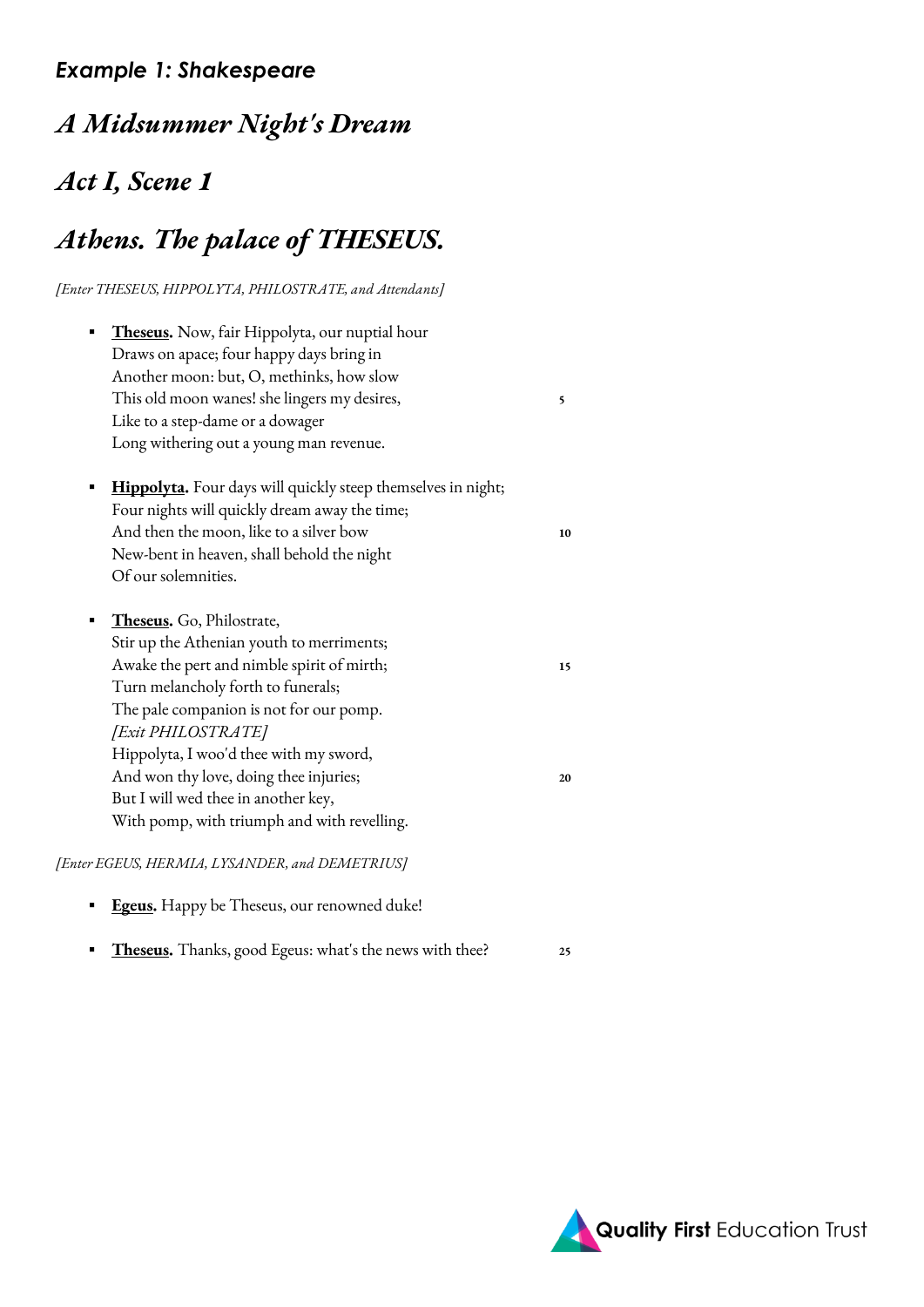# *Example 2: Harry Potter and the Cursed Child*

### *Part One*

### *Act One - Scene One*

### *KINGS CROSS*

*A busy and crowded station, full of people trying to go somewhere. Amongst the hustle and bustle, two large cases rattle on top of two laden trolleys. They are being pushed by two boys, JAMES POTTER and ALBUS POTTER. Their mother, GINNY, follows after. A 37-year-old man, Harry, has his daughter LILY on his shoulders.*

#### *ALBUS*

Dad. He keeps saying it.

#### **HARRY**

James, give it a rest.

#### *JAMES*

I only said he might be in Slitherine. And he might, so… (Off his dad's glare) fine.

**ALBUS** (looking up at his mum)

You'll write to me, won't you?

#### **GINNY**

Every day if you want us to.

#### *ALBUS*

No. Not every day. James says most people only get letters from home about once a month. I don't want to…

#### **HARRY**

We write your brother three times a week last year.

#### *ALBUS*

What? James!

#### *Albus looks accusingly at James, who grins back*

#### **GINNY**

Yes. You may not want to believe everything he tells you about Hogwarts. He likes a laugh, your brother.

#### **JAMES**

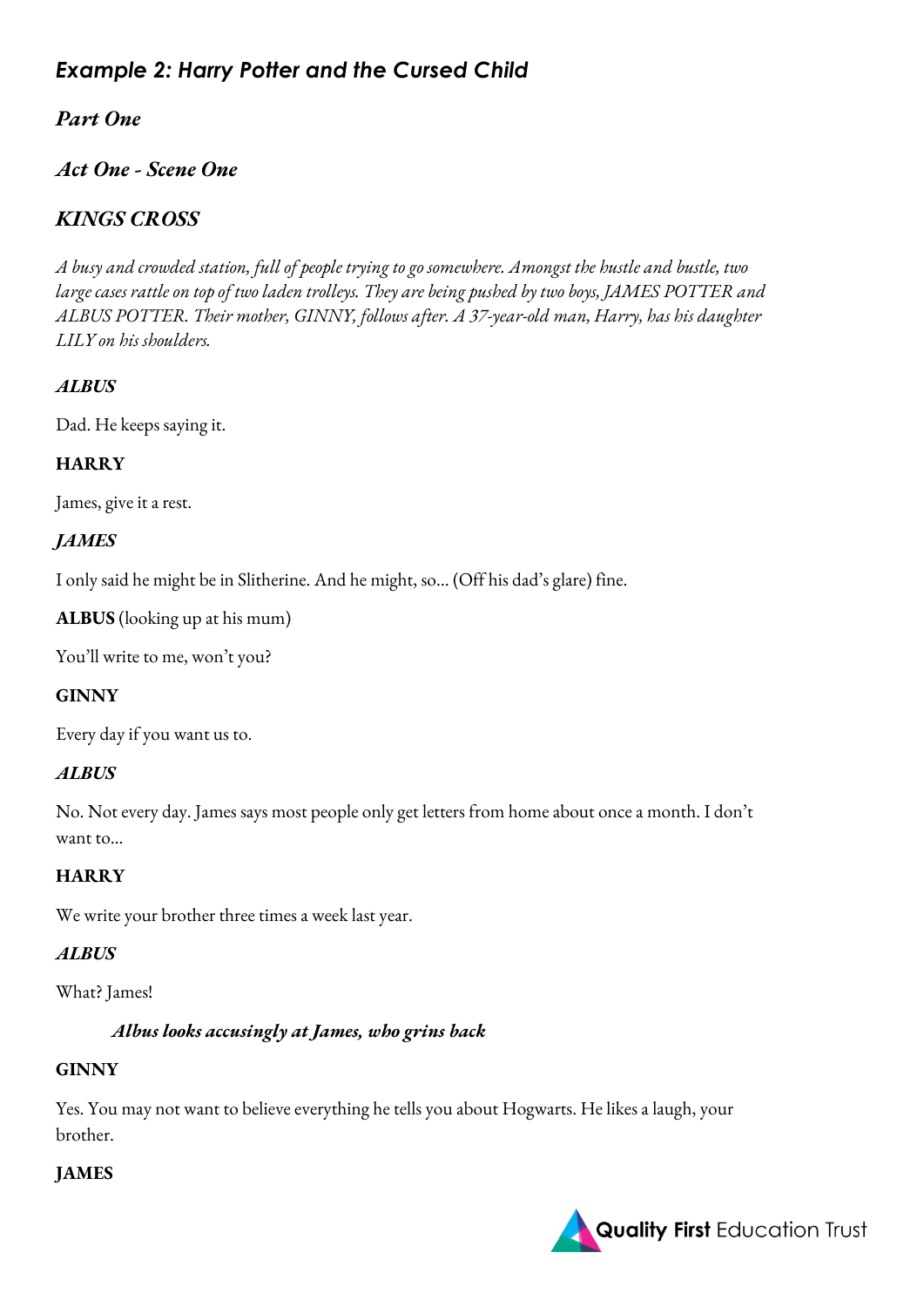Can we go now please?

#### *Albus looks at his dad, and then his mum.*

#### **GINNY**

All you have to do is walk straight at the wall between platforms nine and 10.

#### **LILY**

I'm so excited.

#### **HARRY**

Don't stop and don't be scared your crash into it, that's very important. Best to do it at a run if you're nervous.

#### **ALBUS**

I'm ready.

#### *Harry and Lily put their hands on Albus's trolley – Ginny joins James's trolley – and together, the family run hard into the barrier.*

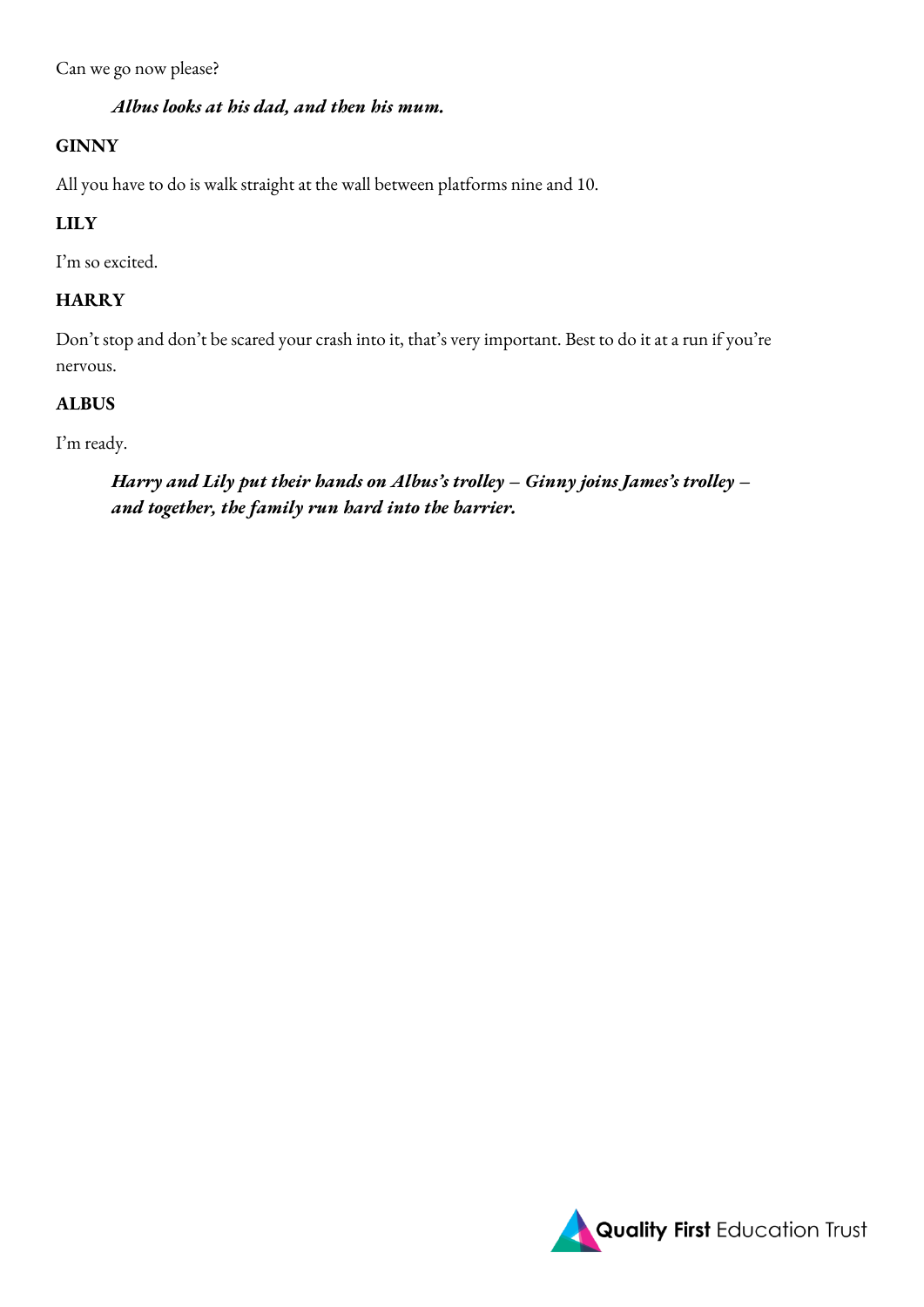# Resource 1A – Comparison

| <b>Novel</b>                                                             | <b>Script</b> |  |  |
|--------------------------------------------------------------------------|---------------|--|--|
| How is it organised? What is the layout. You can either do a list or you |               |  |  |
| can write in full sentences.                                             |               |  |  |
|                                                                          |               |  |  |
|                                                                          |               |  |  |
|                                                                          |               |  |  |
|                                                                          |               |  |  |
|                                                                          |               |  |  |
|                                                                          |               |  |  |
|                                                                          |               |  |  |
|                                                                          |               |  |  |
|                                                                          |               |  |  |
|                                                                          |               |  |  |
|                                                                          |               |  |  |

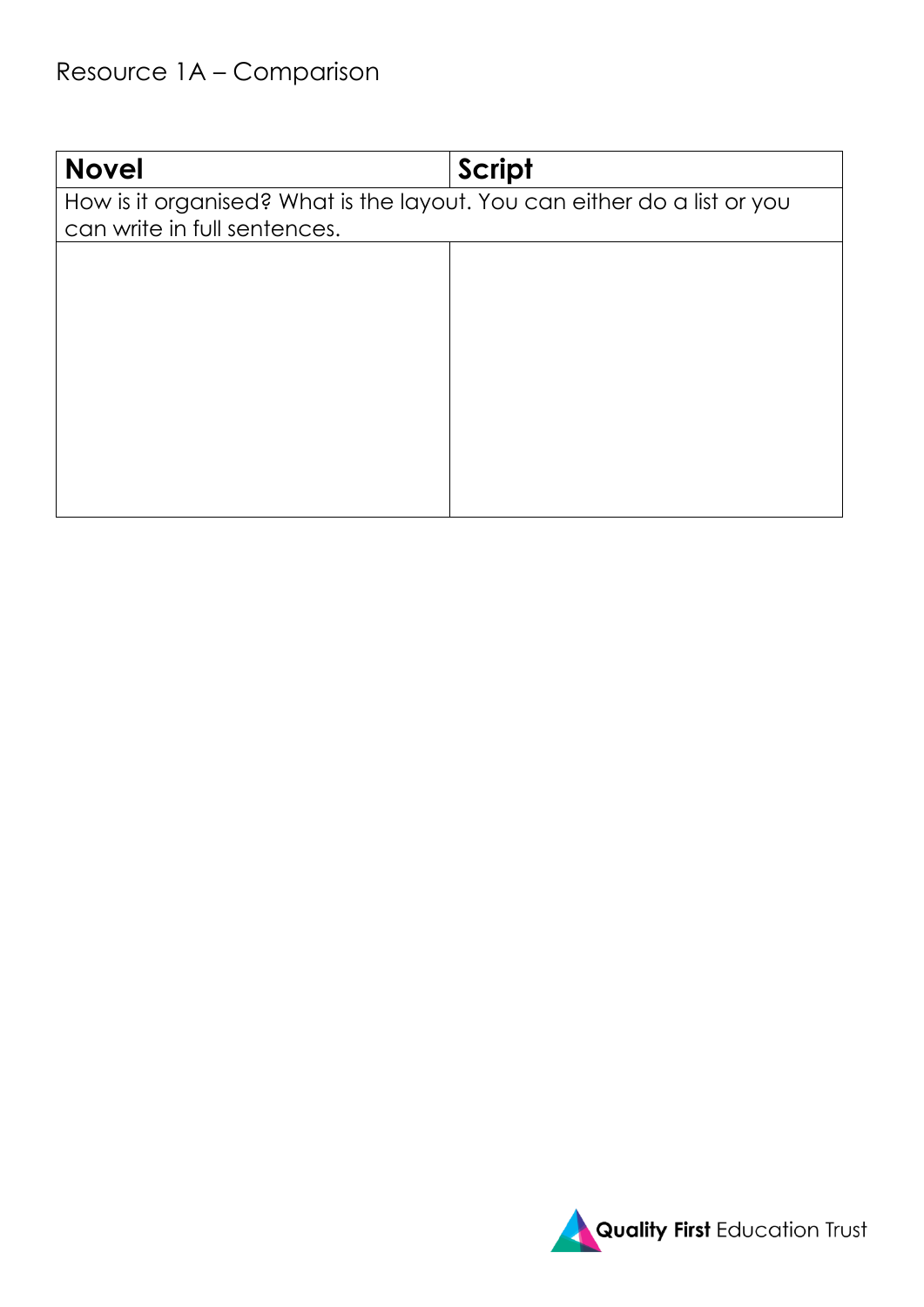#### **Resource 3A – Example Script to Evaluate**

[Bradley mumbles to himself]

Bradley: she'll tell the whole class, only one person got a hundred percent – Bradley. What if I lose on the way to school? What if Jeff and his friend steal it? What if I did it wrong? I'm pretty sure she said page 43 maybe it was 62.

Bradley searches through his books

Bradley: she never said it was arithmetic homework! She only said it was a page number! Oh no! She could have meant any book - even history or language.

*Bradley lays down on his bed and starts to cry.*

What could be improved?

- •
- 
- •
- •
- 
- •
- •

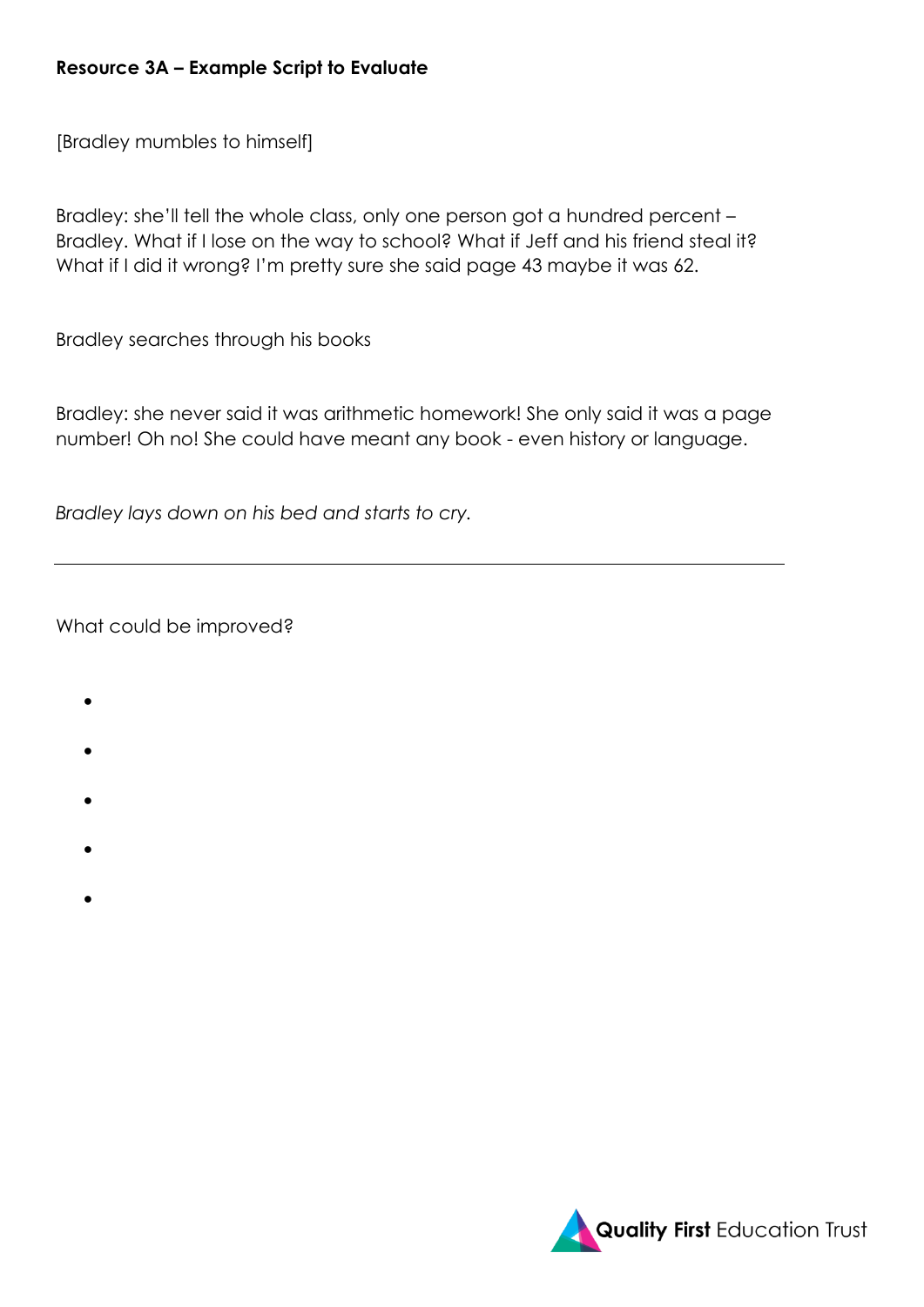|                                     | Not good                        | Good                                                                                | Great                                                                                                                   |
|-------------------------------------|---------------------------------|-------------------------------------------------------------------------------------|-------------------------------------------------------------------------------------------------------------------------|
| <b>Scene</b>                        | The scene is not<br>labelled    | The scene is labelled                                                               | The scene is labelled<br>clearly and boldly                                                                             |
| Location                            | No location included            | The location is<br>labelled                                                         | The location is<br>labelled clearly and<br>in CAPS                                                                      |
| <b>Character Name</b><br>& Dialogue | Not included                    | Character name<br>clearly labelled and<br>dialogue separated                        | Character name<br>clearly labelled in<br>CAPS and dialogue<br>separated with new<br>line or colon                       |
| <b>Stage Directions</b>             | No stage directions<br>included | Stage directions<br>included without<br>parenthesis                                 | Stage directions<br>included in<br>parenthesis                                                                          |
| <b>Transitions</b>                  | No transitions<br>included      | Transition included at<br>the start of the scene<br>to set out what is<br>happening | Transition included at<br>the start and end of<br>scene to set out what<br>is happening and<br>what will happen<br>next |

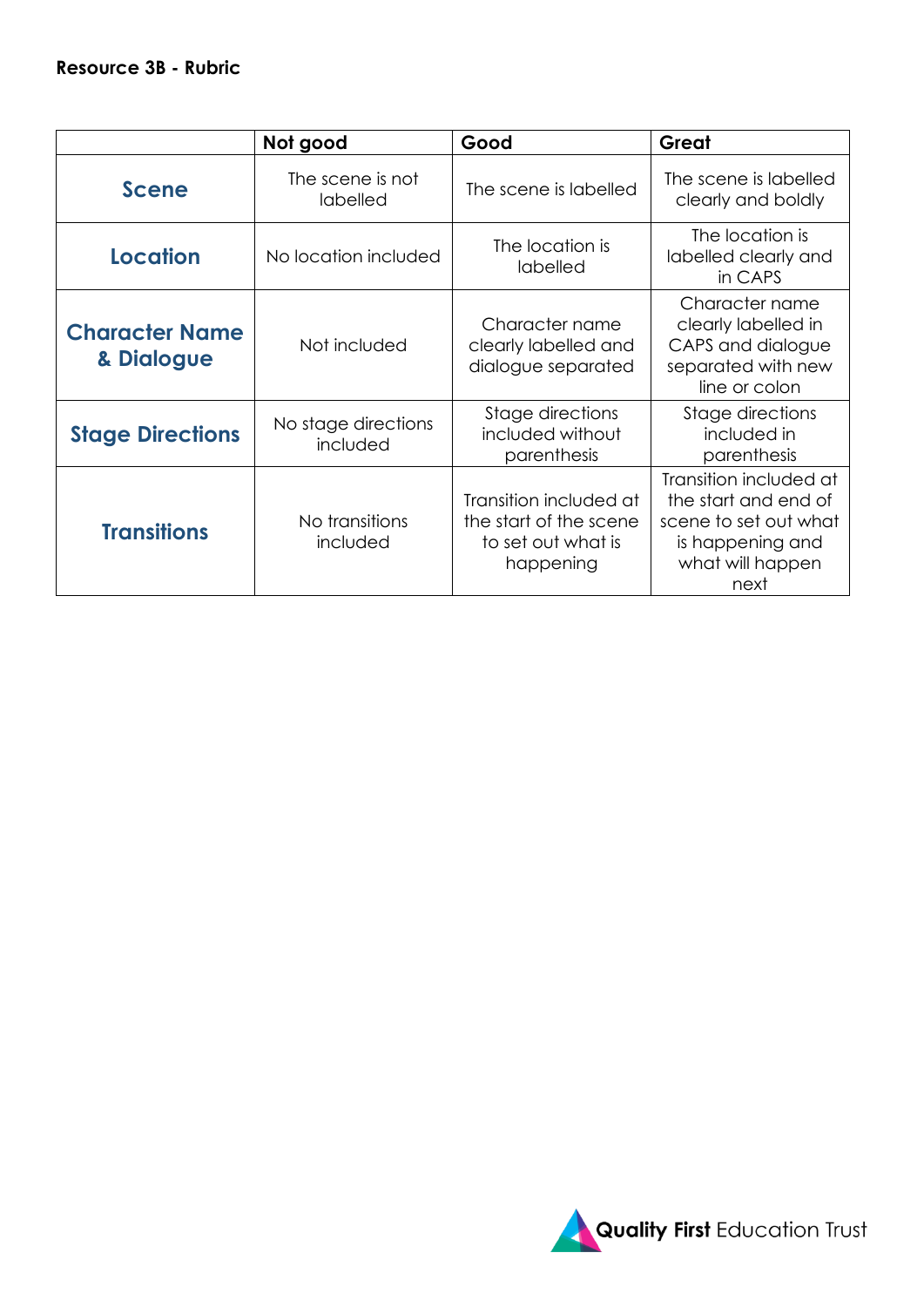# **Resource 5A**

### *Boy in the girls Bathroom: The Movie*

### *Chapter 29 – Scene 1*

# *BRADLEY'S BEDROOM*

*Bradley is lying in bed. He is fidgeting because he is excited. He puts a piece of paper into his note book and drops it into his bag and returns to bed.*

#### *BRADLEY*

Mrs Ebbel will be so surprised. She'll tell the whole class, only one person got a hundred percent – Bradley.

*[Bradley thrusts arms in the air like a football cheer but then his face changes to worry and concern.]*

#### *BRADLEY*

What if I lose on the way to school? What if Jeff and his friend steal it?

*[Bradley gets up to check if his work is still in the book. He looks relieved and returns to bed.]*

#### *BRADLEY*

What if I did it wrong? I'm pretty sure she said page 43 maybe it was 62.

[Bradley grabbed and hugs his pillow and looks puzzled. Then he sits upright quickly]

### *BRADLEY*

She never said it was arithmetic! She only said the page number – not what book! She could have meant history or language or ANY other book.

[Bradley jumps out of bed and searches through his books in a panic. He doesn't know what to look for. He stops, his head droops, and he heads back to bed. He grabs his pillow and starts to cry.]